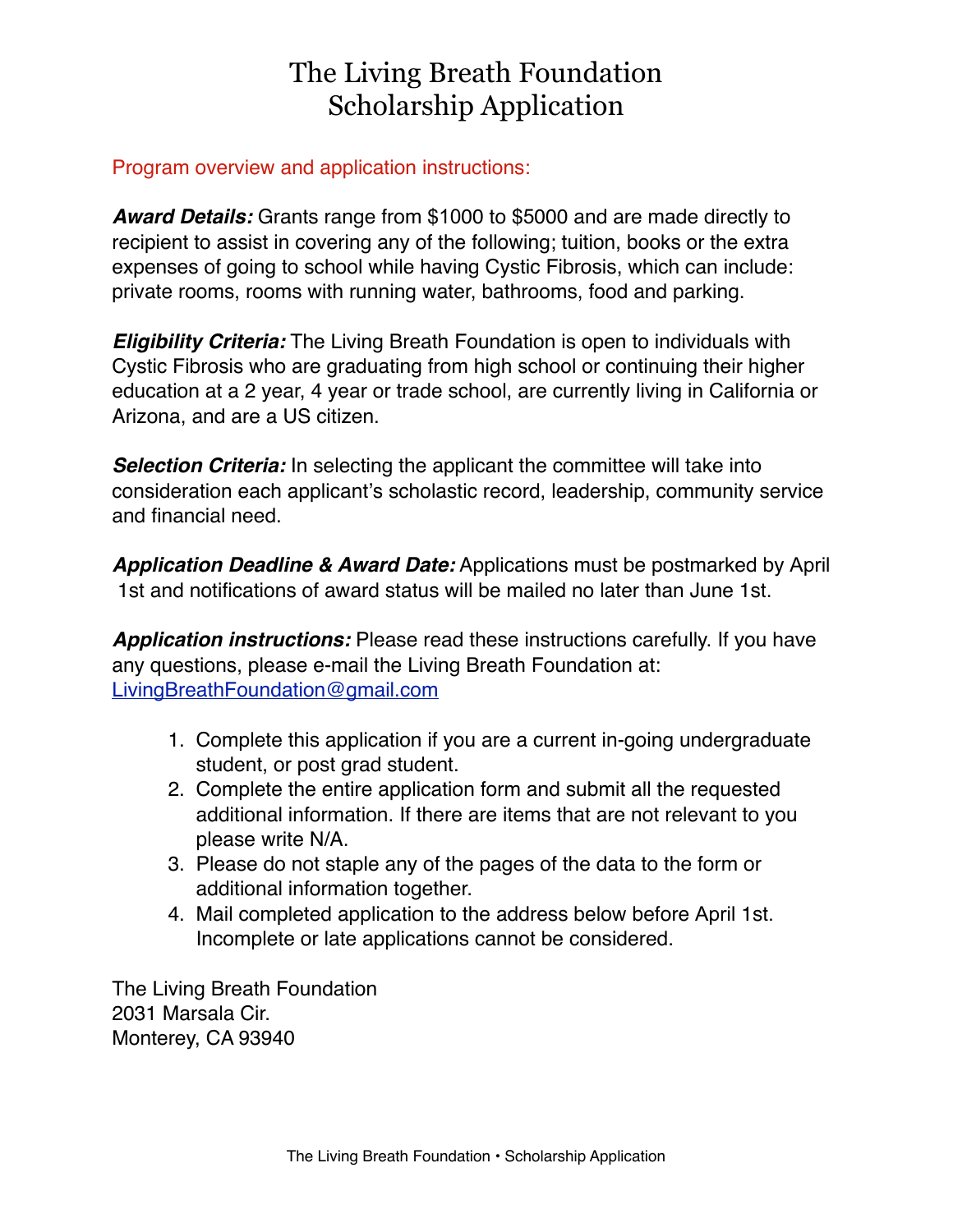## *Candidate information*

| Gender: M <sub>___</sub> F <sub>___</sub> Single____ Married____                                     |
|------------------------------------------------------------------------------------------------------|
|                                                                                                      |
|                                                                                                      |
|                                                                                                      |
| Phone ( )______________________                                                                      |
|                                                                                                      |
|                                                                                                      |
| High School Cumulative GPA: ______                                                                   |
| Date of Graduation:                                                                                  |
|                                                                                                      |
| Current Academic Status (freshman, sophomore, junior, senior)__________________                      |
|                                                                                                      |
| College or University GPA___                                                                         |
| Students Gross Income _____________                                                                  |
| Have you ever been convicted of a crime? (circle one) Yes No (If yes explain on<br>a separate page). |
| Have you applied for a Living Breath scholarship before? (circle one) Yes No                         |
| Did you receive one? (circle one) Yes No Date if yes                                                 |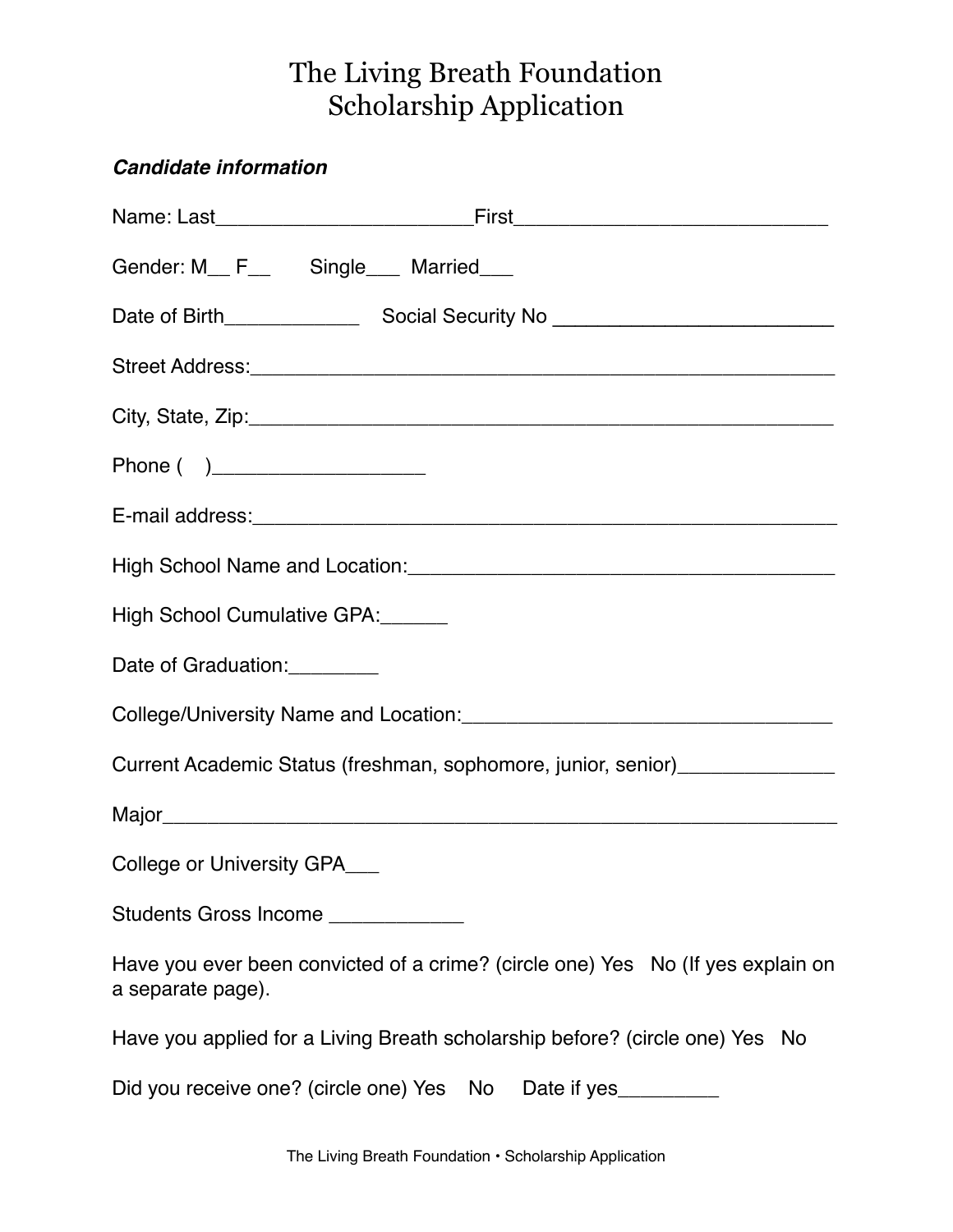# *Family Information*  Father's Name:\_\_\_\_\_\_\_\_\_\_\_\_\_\_\_\_\_\_\_\_\_\_\_\_\_\_\_\_\_\_\_\_\_\_\_\_\_\_\_\_\_\_\_\_\_\_\_\_\_\_\_ Highest degree (High School, Bachelors, Masters, Doctorate): \_\_\_\_\_\_\_\_\_\_\_\_\_\_\_\_\_\_\_ Father's Gross Income \_\_\_\_\_\_\_\_\_\_\_\_\_ Mother's Name:\_\_\_\_\_\_\_\_\_\_\_\_\_\_\_\_\_\_\_\_\_\_\_\_\_\_\_\_\_\_\_\_\_\_\_\_\_\_\_\_\_\_\_\_\_\_\_\_\_\_\_\_ Highest degree (High School, Bachelors, Masters, Doctorate): \_\_\_\_\_\_\_\_\_\_\_\_\_\_\_\_\_\_\_ Mother's Gross Income \_\_\_\_\_\_\_\_\_\_\_\_ Number of siblings:\_\_\_\_\_\_\_\_\_\_\_\_\_\_ Ages of Siblings *(If applicable)* Spouse's Name\_\_\_\_\_\_\_\_\_\_\_\_\_\_\_\_\_\_\_\_\_\_\_\_\_\_\_\_\_\_\_\_\_\_\_\_\_\_\_\_\_\_\_\_\_\_\_\_ Spouse's Gross Income **Dependent Children #**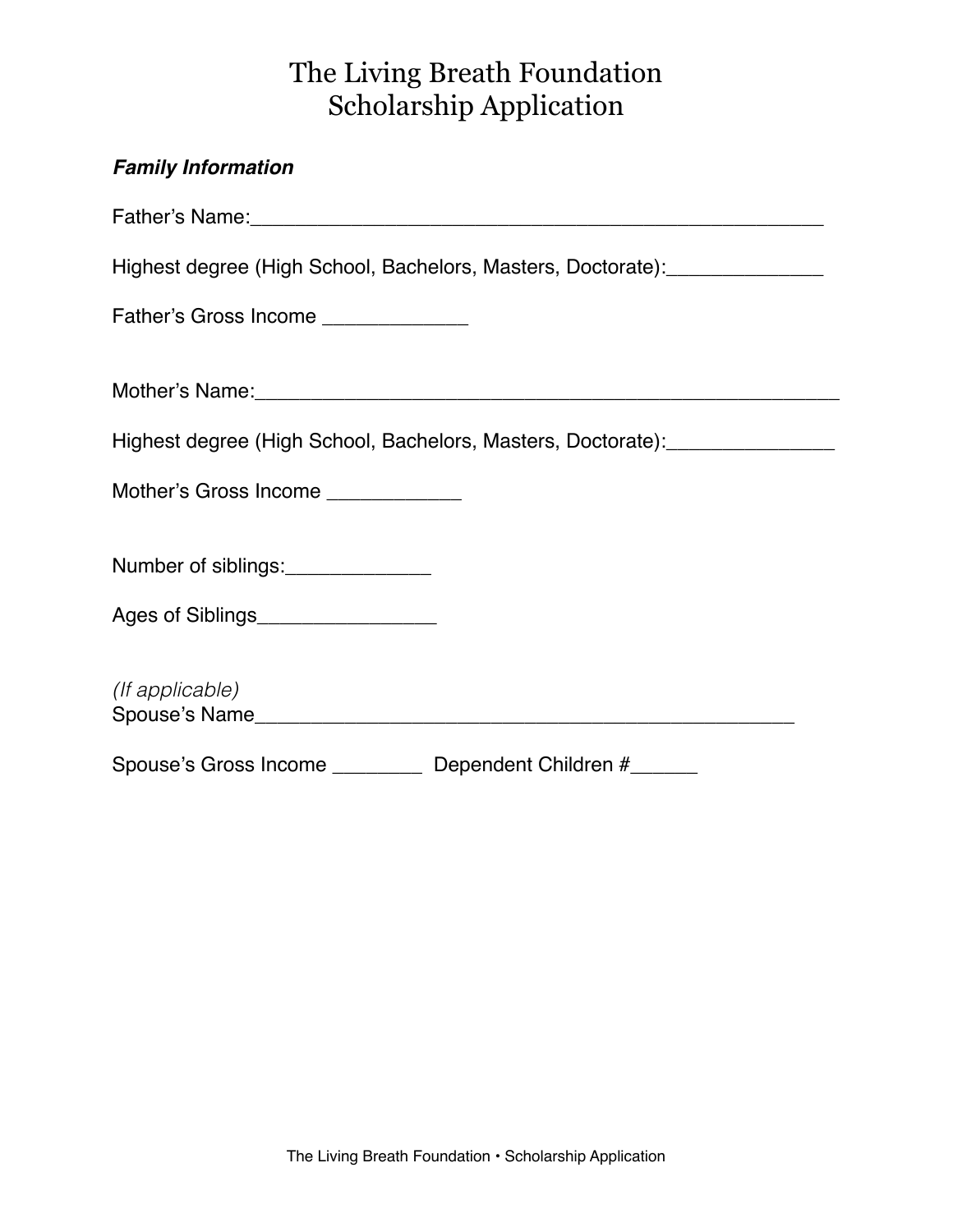#### *Community Involvement*

On a separate piece of paper please list past or current community involvement: (include dates/offices held):

*Extracurricular activities and interests:* On a separate piece of paper please list (Include dates and any leadership roles)

#### *Essay Question*

- 1. Please tell us how continuing your education will benefit you future.
- 2. Please provide any additional information you want the committee to consider in evaluating your application.

#### *Additional Information: (Required to complete your application.)*

- 1. A copy of annual tuition and fees for your college / university.
- 2. A detailed list of all sources of financial aid / support already awarded *(e.g. scholarships, grants work / study contributions from family, etc.)*
- 3. A photocopy of the most recent Student Aid Report (SAR), the Department of Educations response to your Free Application for Federal Student Aid (FAFSA).
- 4. A letter of recommendation from a member of the community. *(e.g. teacher, employer, pastor, etc.)*
- 5. A letter from your doctor confirming a diagnosis of Cystic Fibrosis.
- 6. Incoming freshmen: An official high school transcript and a copy of acceptance letter or confirmation of enrollment from your college / university.
- 7. For current college / university students an official college / university transcript and confirmation of enrollment from your college / university.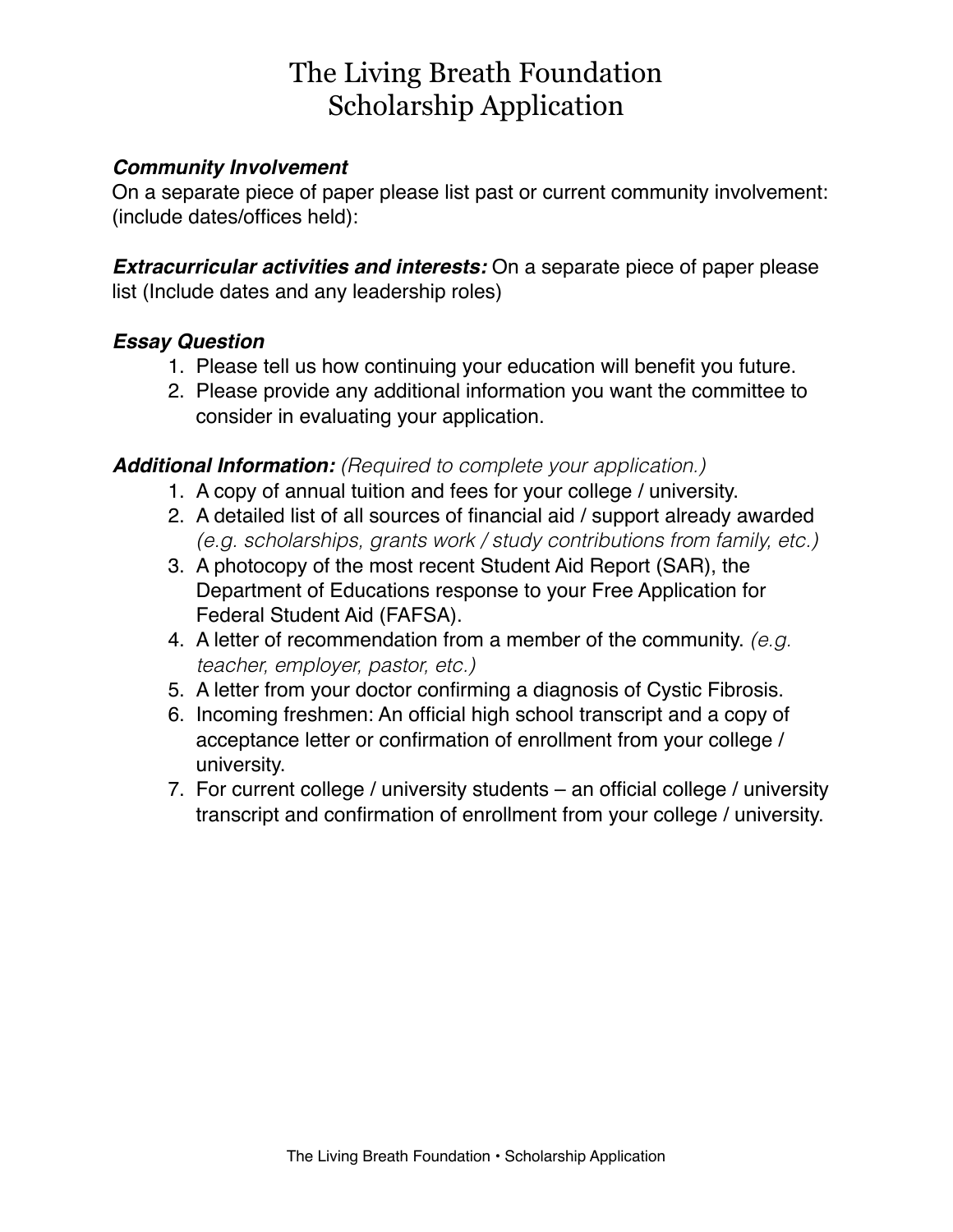#### *Consent to review financial information*

*(complete this section if you are providing the financial information of anyone other than you.)*

I give permission to the Living Breath Foundation Scholarship Committee to view the information on this form and submitted with this application.

| Parent's signature: | Date |
|---------------------|------|
| Parent's signature: | Date |
| Spouse's signature: | Date |

\*All financial information will be kept strictly confidential.

#### *Application Certification*

I certify that the information presented in my application is accurate and complete. I understand and agree that any inaccurate information, misleading information or omission will be cause for the invalidation of any grant offered to me. The Living Breath Foundation may verify any and all parts of my application materials. If they award me a scholarship, I give my permission to publicize my name. I also understand that it will be necessary to provide my Social Security number to the Living Breath Foundation if I am selected as a recipient.

| Applicant's Name: (print) |  |
|---------------------------|--|
|---------------------------|--|

| Applicant's signature: |  |
|------------------------|--|
|------------------------|--|

Date:

Social Security number